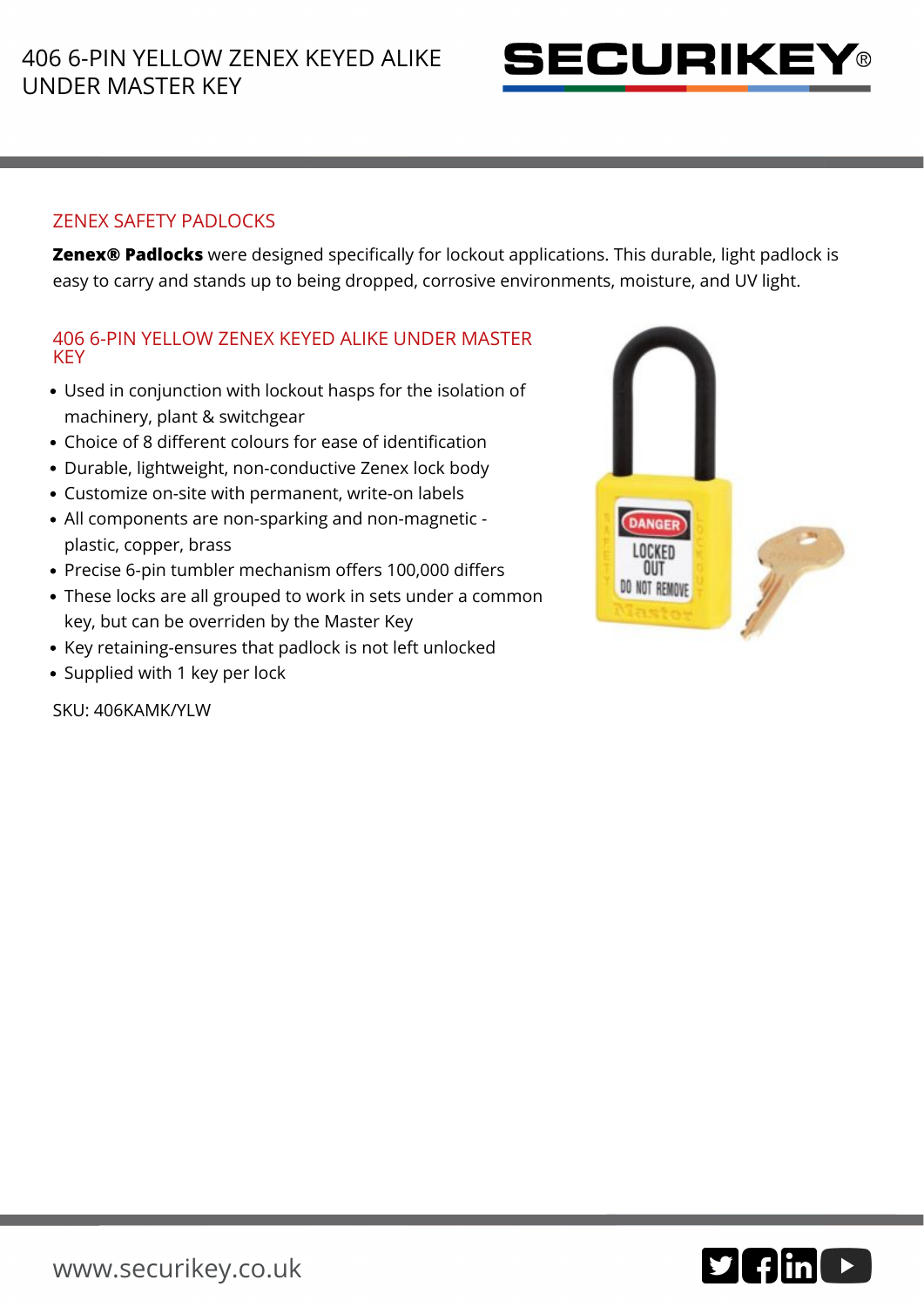

## ADDITIONAL INFORMATION

| Weight                                        | 0.073 kg         |
|-----------------------------------------------|------------------|
| <b>Dimensions</b>                             | 38 (W) mm        |
| <b>Shackle Diameter</b>                       | 6mm              |
| <b>Vertical Shackle</b><br><b>Clearance</b>   | 38mm             |
| <b>Horizontal Shackle</b><br><b>Clearance</b> | 20 <sub>mm</sub> |
| <b>Body Width</b>                             | 38mm             |

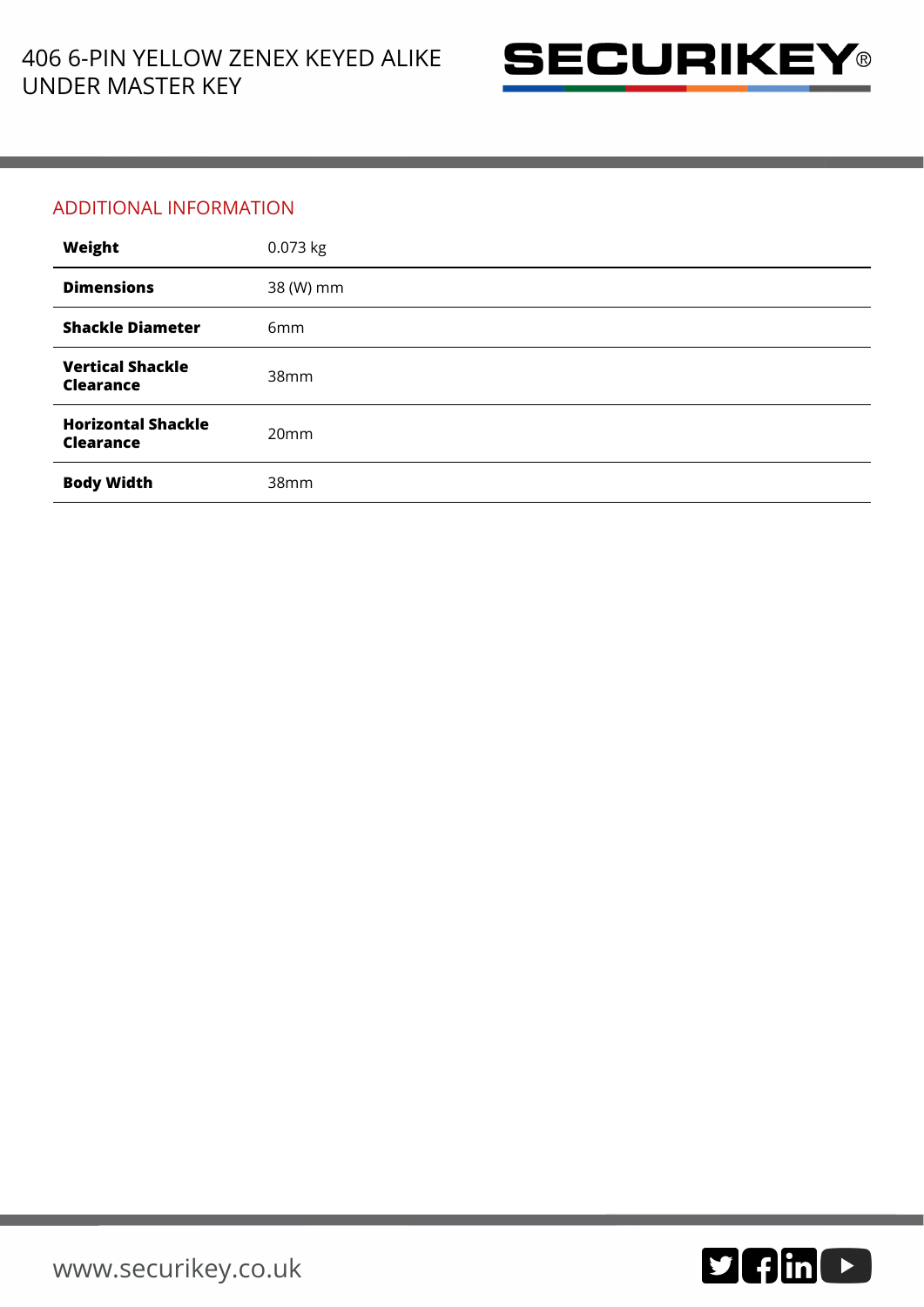

## 406 6-PIN YELLOW ZENEX KEYED ALIKE UNDER MASTER KEY IMAGES



406 Safety Padlock Colour Variations